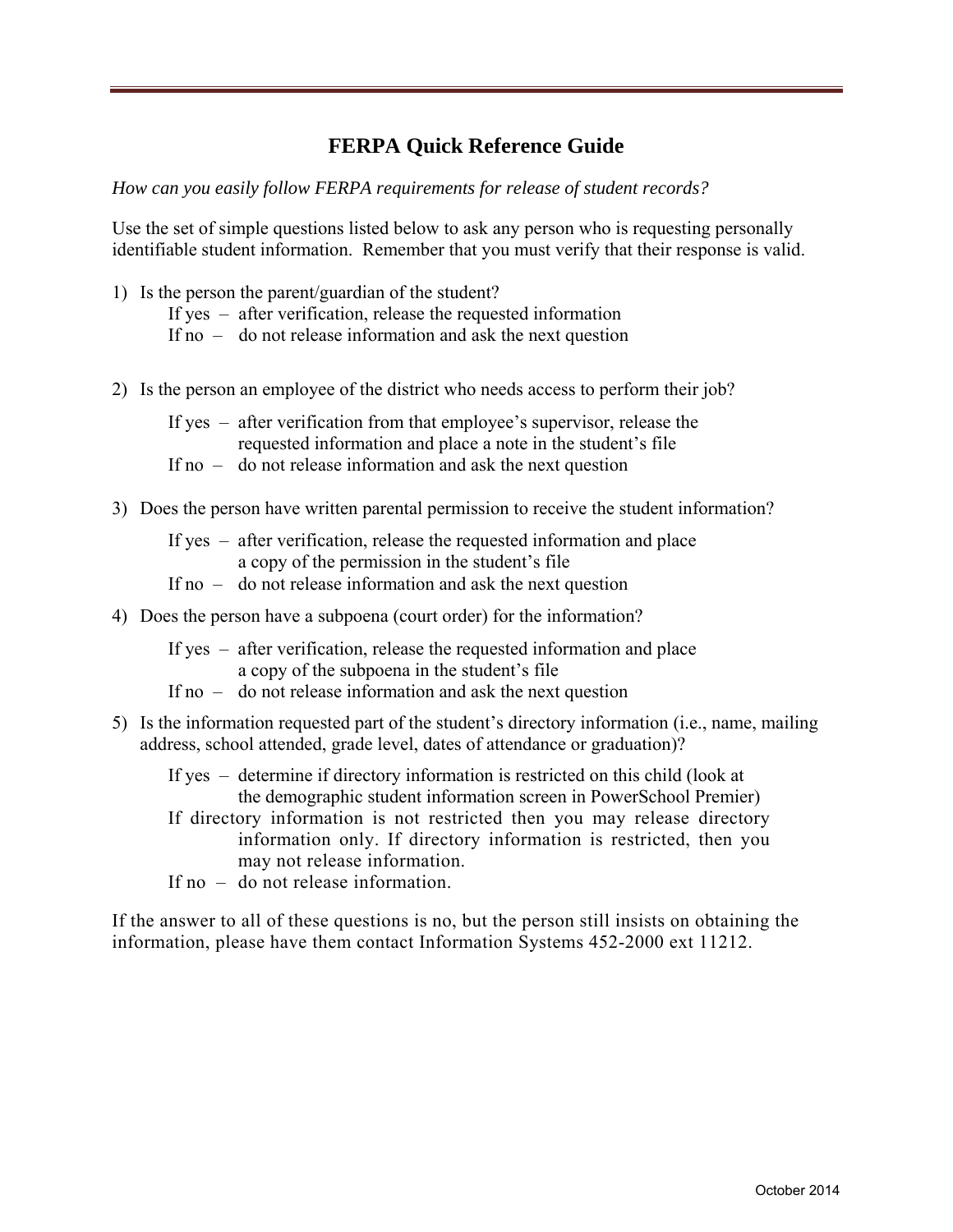# Fairbanks North Star Borough School District **FERPA Guidelines Regarding Release of Student Information**

The Family Educational Rights and Privacy Act (FERPA, 1974) pertains to all student records kept by the school and/or district. This includes the contents of the permanent record file and any other files kept on students either at your school or at central office. This includes (but is not limited to) health records, special education records, discipline records, Title I records, etc. The student's records are basically broken down into two main types of information:

**1. Directory Information** 

## **2. Personally Identifiable Information**

## **1. Directory Information**

By school district policy, directory information consists of the following student information:

- Name
- Awards & Honors
- Mailing address (not resident address)
- Current school
- Current grade level
- Dates of attendance or graduation

Note: Student *phone number* is **not** included as directory information as specified by School Board policy. The one exception to the law prohibiting release of student phone number is when releasing to military recruiters. Parents can specify whether or not they want their student's phone number included.

**All** requests for *directory information* should be routed to the Information Systems/Student Records department at central office (452-2000 ext. 11212) so that we can make sure restricted students are excluded from these directory information lists. In our school district, we have a Directory Release form for parents to select specific restrictions each school year. Directory information restriction is coded on the student's PowerSchool Premier database by school administrative staff. Based on that information, Information Systems will reject any directory information request for students whose data has been restricted.

## 2. **Personally Identifiable Student Information**

Student information that is not part of directory information is considered personally identifiable student information.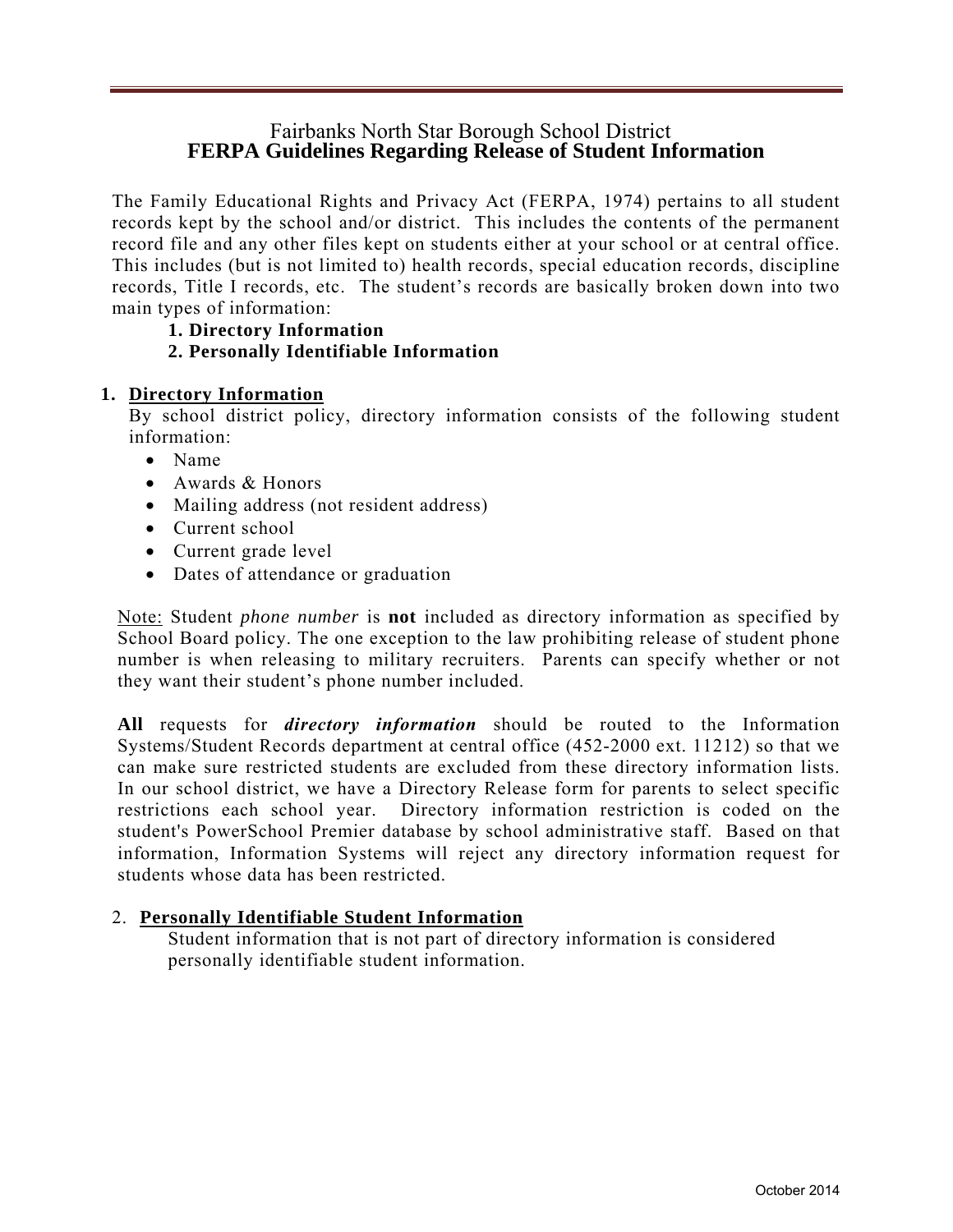## *Under What Conditions can we release Personally Identifiable Student Information?*

There are specific situations where a school administrator can release personally identifiable student information to persons other than the parent/guardian. These two situations are:

- If you have written permission of the parent/ guardian, or
- If you receive a court order (subpoena) for the information.

There are a few exceptions to the above rule as follows:

- If a police officer declares that he/she needs specific student information because of a health or safety emergency, then you must provide this information to them, and parent consent to release the information is not required.
- If a police officer or social worker is conducting a criminal investigation of child abuse or sexual abuse by the parent/guardian, then written permission of the parent or a court order is not needed to obtain access to student records.
- A biological parent (even though they are not the legal guardian) has a right to receive any and all student records for their child, unless there has been a specific court order which prohibits the biological parent from access to the child's records. The biological parent must show proof of identification and the parent's name must appear on the child's birth certificate.
- Any school district employee can access student records if they need this access in order to perform their job responsibilities.
- There are certain additional restrictions that also apply to a student's sensitive information. These restrictions are covered by the free and reduced meal, socialeconomic status, or special education programs. Last, certain information is restricted such as discipline and medical data. See below for more information.

## *Brief Review of Specific Situations*:

- 1) Juvenile Probation Officers Probation officers (POs) have written parental permission for access to school records when they are doing a pre-disposition report. Also the "Findings and Order for Disposition of Delinquent Minor" (this is a court document) contains specific language for the release of student records in order to monitor the probationary period. The PO must show documentation relating them to the specific student.
- 2) Social Workers from the Office of Child Services (OCS) In nearly all the cases where OCS is conducting an investigation, the investigation involves child abuse or sexual abuse. Social workers from OCS who are conducting an investigation for child abuse/neglect or sexual abuse do not need written parental permission or a court order, but you should ask the social worker if this is indeed an investigation of child abuse or sexual abuse. [Note: You should "never" assume you are talking to OCS over the phone, but rather take their name and number and call the OCS direct line back (451-2650) asking for the OCS employee by name.]